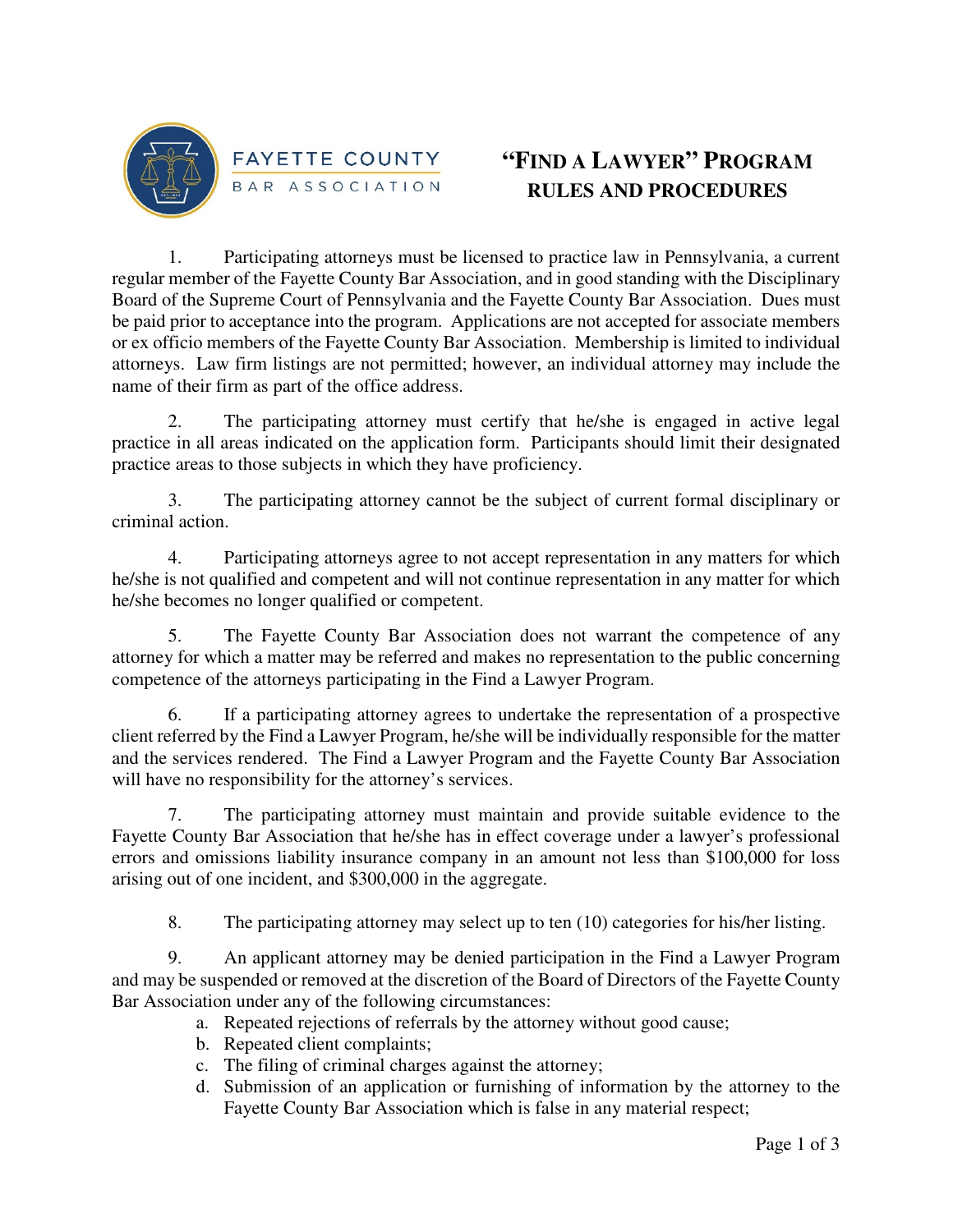- e. Failure to cooperate with the Fayette County Bar Association or subcommittee in the investigation and resolution of a client complaint;
- f. Initiation of disciplinary action by the Disciplinary Board of the Supreme Court of Pennsylvania, or by any State or Federal Court for the violations of rules governing professional conduct;
- g. Engaging in conduct harmful or injurious to the objectives, reputation or interests of the Find a Lawyer Program or of the legal profession, as determined by the Board of Directors of the Fayette County Bar Association;
- h. Suspension, disbarment, or resignation from the practice of law;
- i. Failure to obtain or maintain the required legal malpractice insurance;
- j. Failure to comply with the Rules and Procedures of the Find a Lawyer Program
- k. Repeated failure to promptly communicate with clients referred by the Find a Lawyer Program;
- l. Failure to participate in the fee dispute process with the Fayette County Bar Association Fee Dispute Committee at the request of a client, regardless of whether the client was referred to the attorney through the Find a Lawyer Program; or
- m. Other good cause as determined by the Board of Directors of the Fayette County Bar Association.

10. Participating attorneys must advise the Fayette County Bar Association, in writing, under any of the following circumstances:

- a. if he/she desires to be removed from the Find a Lawyer Program list of participating attorneys;
- b. if he/she is convicted of a crime;
- c. if he/she is suspended from the practice of law in the Commonwealth of Pennsylvania;
- d. if he/she is no longer admitted to practice law in the Commonwealth of Pennsylvania;
- e. if he/she is no longer a member of the Fayette County Bar Association;
- f. if he/she is no longer covered by malpractice insurance for the selected areas of practice; or
- g. if he/she changes any contact information.

11. The Board of Directors of the Fayette County Bar Association may refuse to approve a prospective member's application to the Find a Lawyer Program or may remove or suspend a member for good cause. Prior to a prospective member's application being denied, or to a participating attorney being removed or suspended, the attorney concerned will be notified in writing of the intention and reasons therefore, and will be offered the opportunity to make a written or oral response to the Board of Directors of the Fayette County Bar Association or its designee prior to the denial, removal, or suspension.

12. An attorney may withdraw from the Find a Lawyer Program at any time on written notice to the FCBA, but he/she shall not thereby be relieved of the duty to dispose of, in accordance with the Rules and Procedures, any pending cases or any obligation incurred during membership.